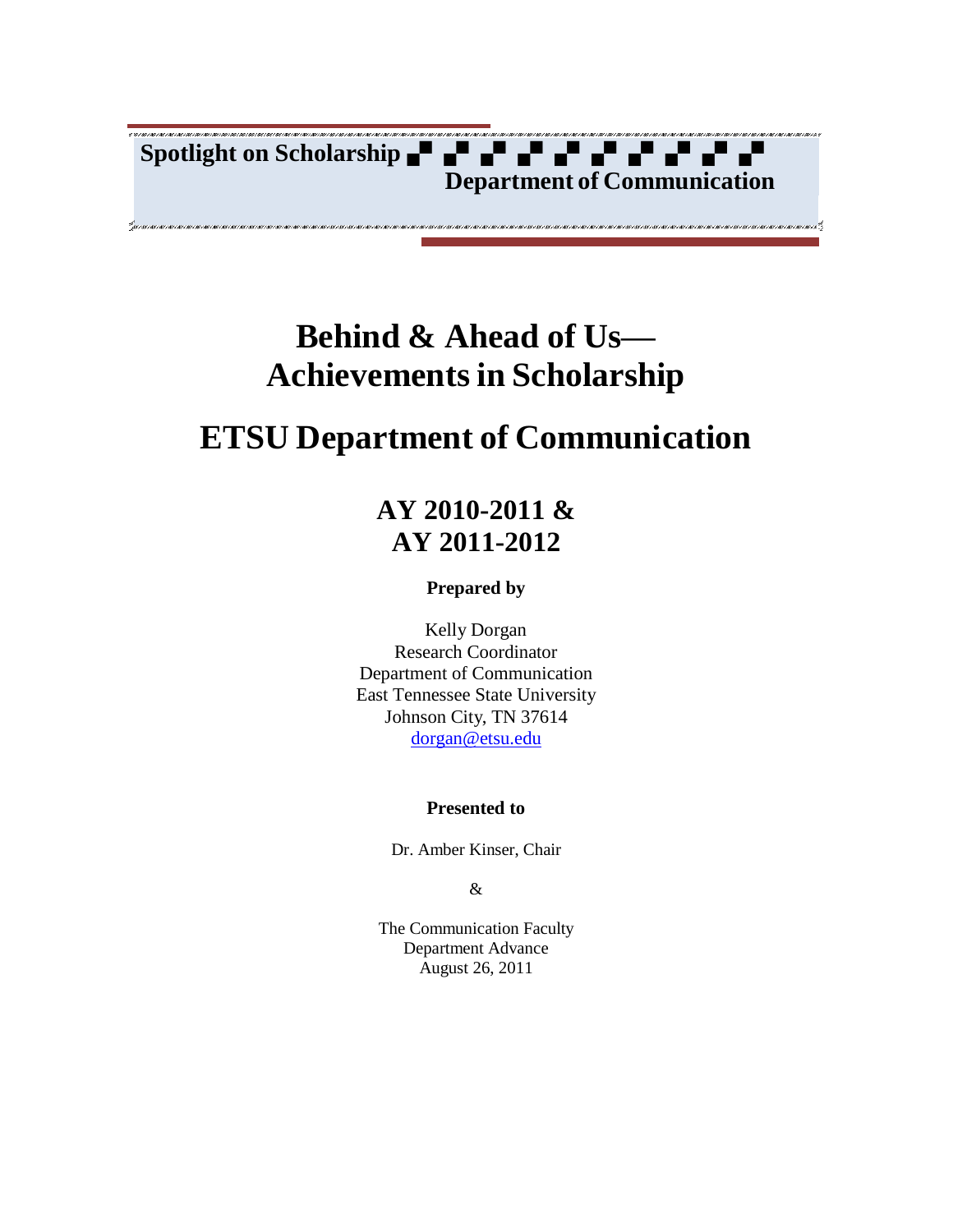# **Spotlight on Scholarship Department of Communication**

# **Welcome back!**

As you know, **2010-2011** was the first year of our new Research Coordinator initiative, an effort to spotlight your scholarly achievements and support your hard work. During that time, we saw many successes in getting out the word about your amazing scholarship. Here's what we've done as a Department so far:

- $\triangleright$  The 2010 Fall Communication Scholarship Showcase (CSS)
- $\triangleright$  The 2011 CSS Spring Mixer
- > The 2011 ETSU Boland Undergraduate Research Symposium
- The 2011 Appalachian Student Research Forum

Plus, we yielded numerous publications, conference and invited presentations, and awards.

## **And that's just the beginning!**

Thanks to your willingness to participate in this initiative, our successes will continue. Here's some of what's coming up in **2011-2012**:

- $\triangleright$  The 2011 Fall CSS featuring Karen Brewster and Melissa Shafer (November 2, 2011)
- The 2011 CSS Spring Mixer featuring [Who will it be???] (April 11, 2012, *tent.*)

### **So read on, friends, and see all that we're accomplishing as scholars…**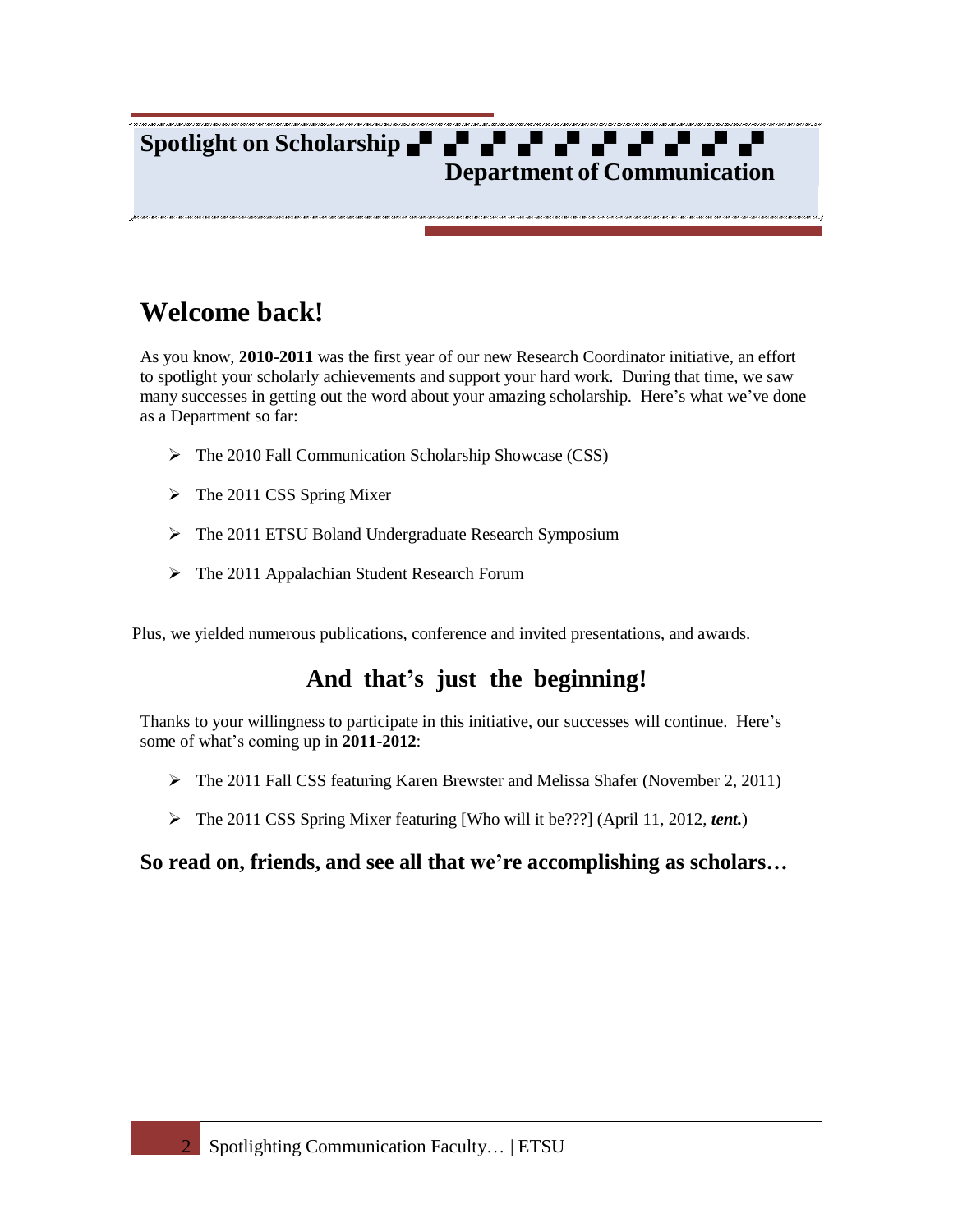## **Before we begin--A quick word about Karen Brewster & Melissa Shafer…**

Join us November 2 for the 2011 Fall Communication Scholarship Showcase in the East Tennessee Room, Culp (4:30-6:00PM). This year, we're featuring Karen & Melissa and their newly released book *Fundamentals of Theatrical Design!*

Karen & Melissa will be joined by Judy Slagle (Chair, Literature and Language) and Don Good (Educational Leadership and Policy Analysis)—These authors will participate in an interactive panel about the behind-the-scenes of academic book publishing. Karen, Melissa, Judy & Don have great stories. It will be an educational, enlightening and fun event. Oh! And we'll get to celebrate 2 of our newest book authors.

Thank you, Karen & Melissa, for agreeing to be featured. Many may not know how busy these 2 authors have been this last year. This summer Karen took on the ambitious task of costume design at the Barter Theatre (Alfred Hitchcock's *The 39 Steps*). Melissa served as the state theatre conference programmer at the Southeastern Theatre Conference. They've managed to do all this while publishing their first book.

## **Come listen about the secret world of scholarly publishing.**

## **Fall 2011 CSS November 2, 2011 4:30-6:00pm East Tennessee Room, Culp**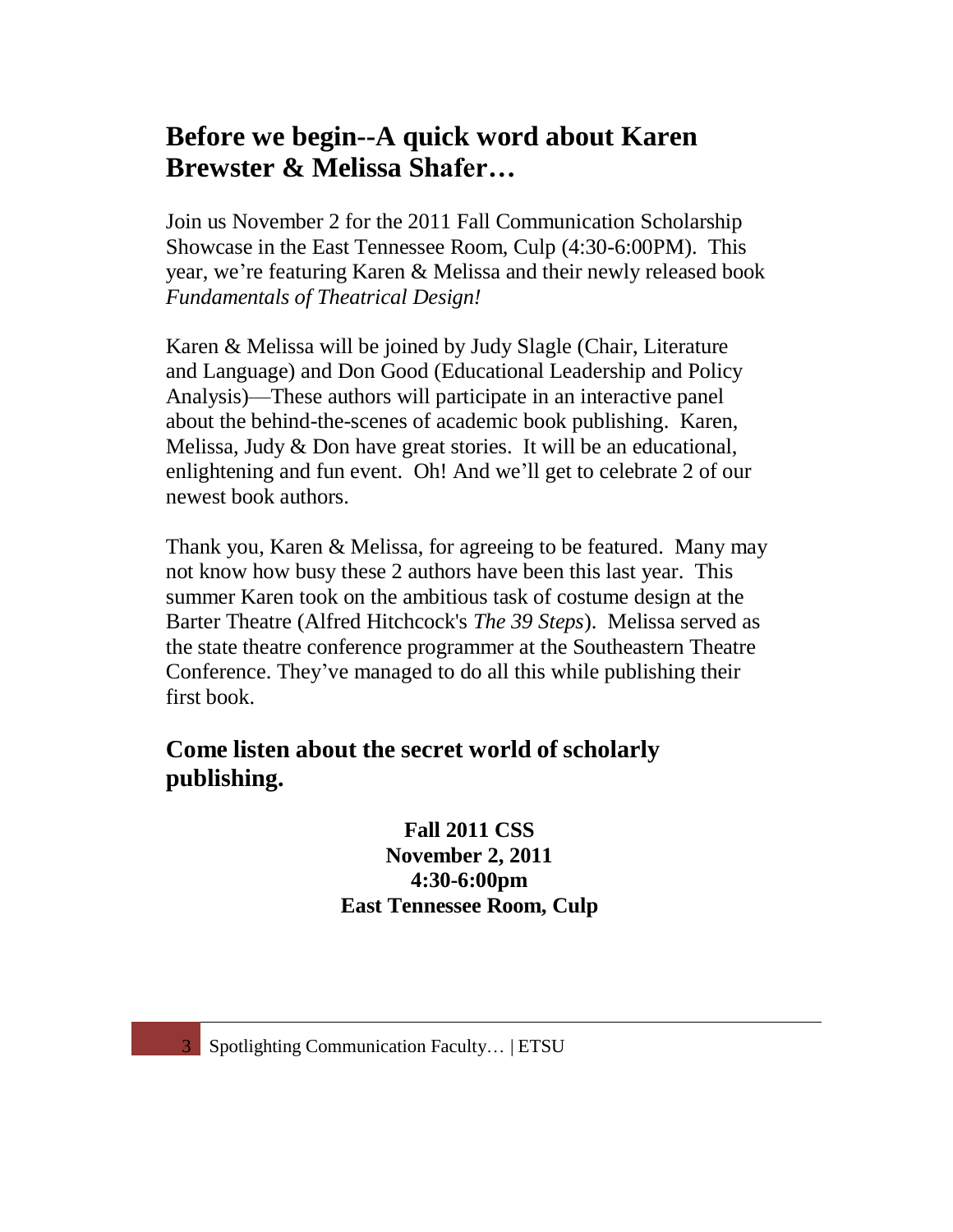## **AY 2010-2011(Let's review what's behind us!)**

**Spotlighting Communication Faculty…**

## **2010 Fall Communication Scholarship Showcase—Amber Kinser's** *Motherhood & Feminism.*

- o Thanks to you, this inaugural event was a smashing success! When planning this event, we were shooting for an audience of 30-40, but the audience quickly swelled to 60+ ETSU faculty, administrators, staff, and students. Amber graciously agreed to be our spotlighted scholar. Former Communication students Elizabeth Cosentino-Vonderahe and K.C. Gott added their voices to the event, reading selections from Amber's *Mothering in the Third Wave.* Amber gave life to her own 2010 Seal Press book *Motherhood and Feminism* by reading excerpts and leading an interactive Q&A session. On a personal note, I was heartened by the number of you who came out to show the ETSU community who we are and what we're about. We were pleased that Dr. Wilsie Bishop and Dean Gordon Anderson were there to help celebrate what we're accomplishing.
	- *Kelly's calling you out!*
- o A big ole Thank You to **Lise Cutshaw (Publicity) & Lori Ann Manis (Event Planning)** for all the help with our 2010 Fall CSS event.

## **2011 CSS Spring Mixer—Dan Brown & Wesley Buerkle…***Studying the Risky & Risqué*

Designed to be a more intimate in-house event, the Spring Mixer proved to be provocative and interactive. Author of over 30 publications, Dan highlighted his media effects and commercial sex scholarship. Wesley's critical and timely research on media, sexuality, and gender provided an eye-opening analysis of how we talk about some of the most sensitive issues of our times. Thanks to this gathering, we learned a bit more about one another's work and scholarly interests.

## *Kelly's calling you out!*

A big ole Thank You to **Kathryn Duvall, James Fiske & Laughton Messmer** for helping with event set-up!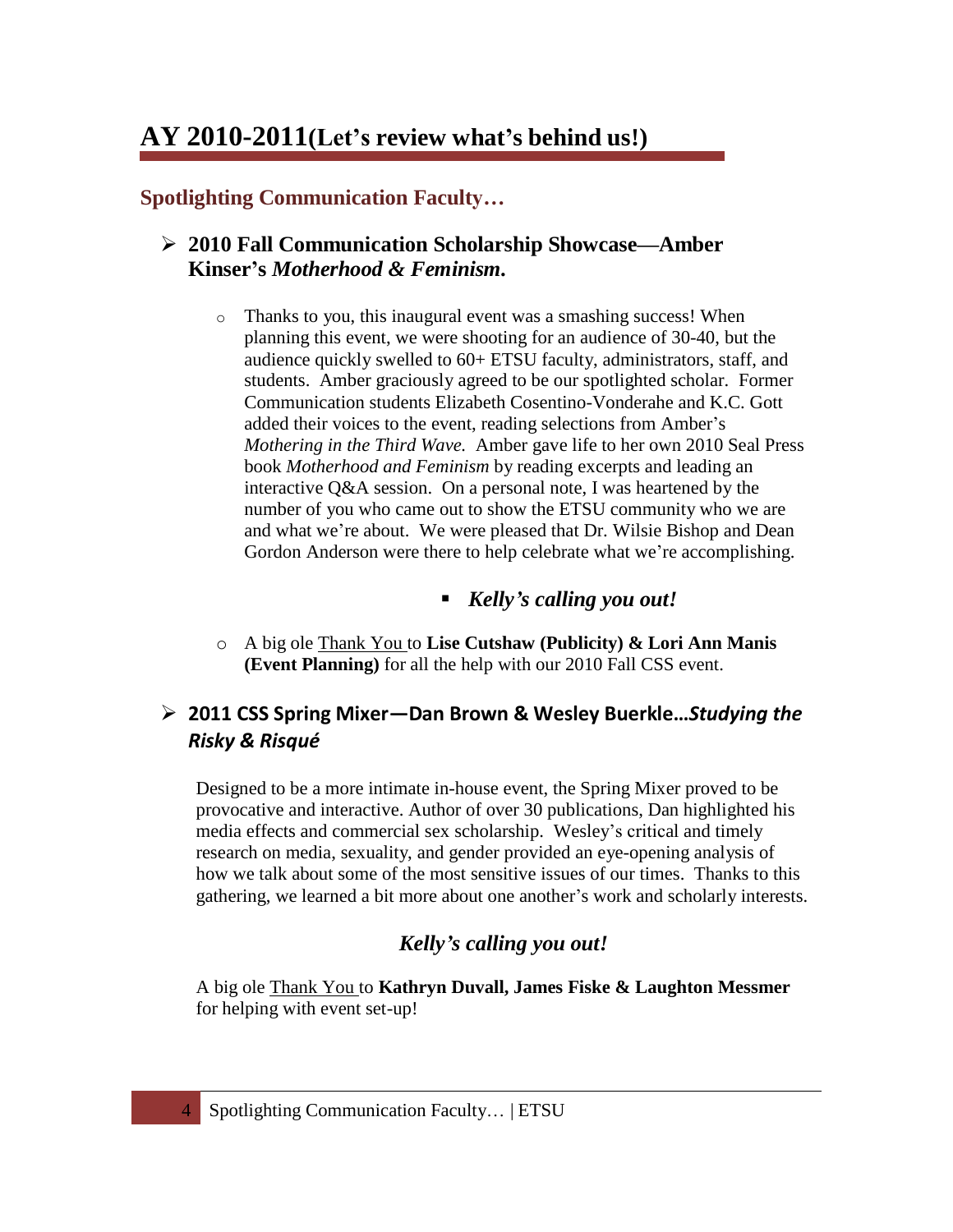## **Spotlighting Communication Faculty…**

## **2011 Spring & Summer selected academic publications**

Karen Brewster & Melissa Shafer (a joint publication) Brewster, K. & Shafer, M. (2011). Fundamentals of theatrical design. NY, NY: Allworth Press.

#### Wesley Buerkle

Buerkle, C. W. (2011). Gaywatch: A Burkean Frame Analysis of The Daily Show's treatment of queer topics. The Daily Show and Rhetoric: Arguments, Issues, and Strategies. Ed. Trischa Goodnow. Lanham, MD: Lexington Books, 189-206.

Buerkle, C. W. (2011). Masters of their domain: The discipline of mediated men's sexual economy. Performing American Masculinities: The 21st-Century Man in Popular Culture. Eds. Elwood Watson and John Kille. Bloomington, IN: Indiana UP, 9-37.

#### Andrew Dunn

Dunn, R. A., Zhou, S., & Lent, M. (2011). But is a picture worth a thousand people? Effects of pictorial vividness and numeric representation on attitudes toward the China- Tibet issue. China Media Research, 7(2), 57-65.

#### Delbert Hall

Hall, D. L. & Santos, S. (2011). Quick & easy wire rope terminations: Hardware and tools not needed. Theatre Design & Technology, 69-73.

#### John King

Tetteh, D. & King, J.M. (2011). Newspaper coverage of the U.S. healthcare debate: A content analysis, Business Research Yearbook, 18, (2), 503-510.

King, J. M. & Litvack, S. (2011). A global study of newspaper framing of public relations. Chapter in Los Mercados Del Manana: Bases Para Su Analisis Hoy (The Markets of Tomorrow: Basis for Their Analysis Today). Ed. J. Enrique Bigne Alcaniz, Madrid, Spain, ESIC Editorial, 2011, 176 (abstact), 1-6.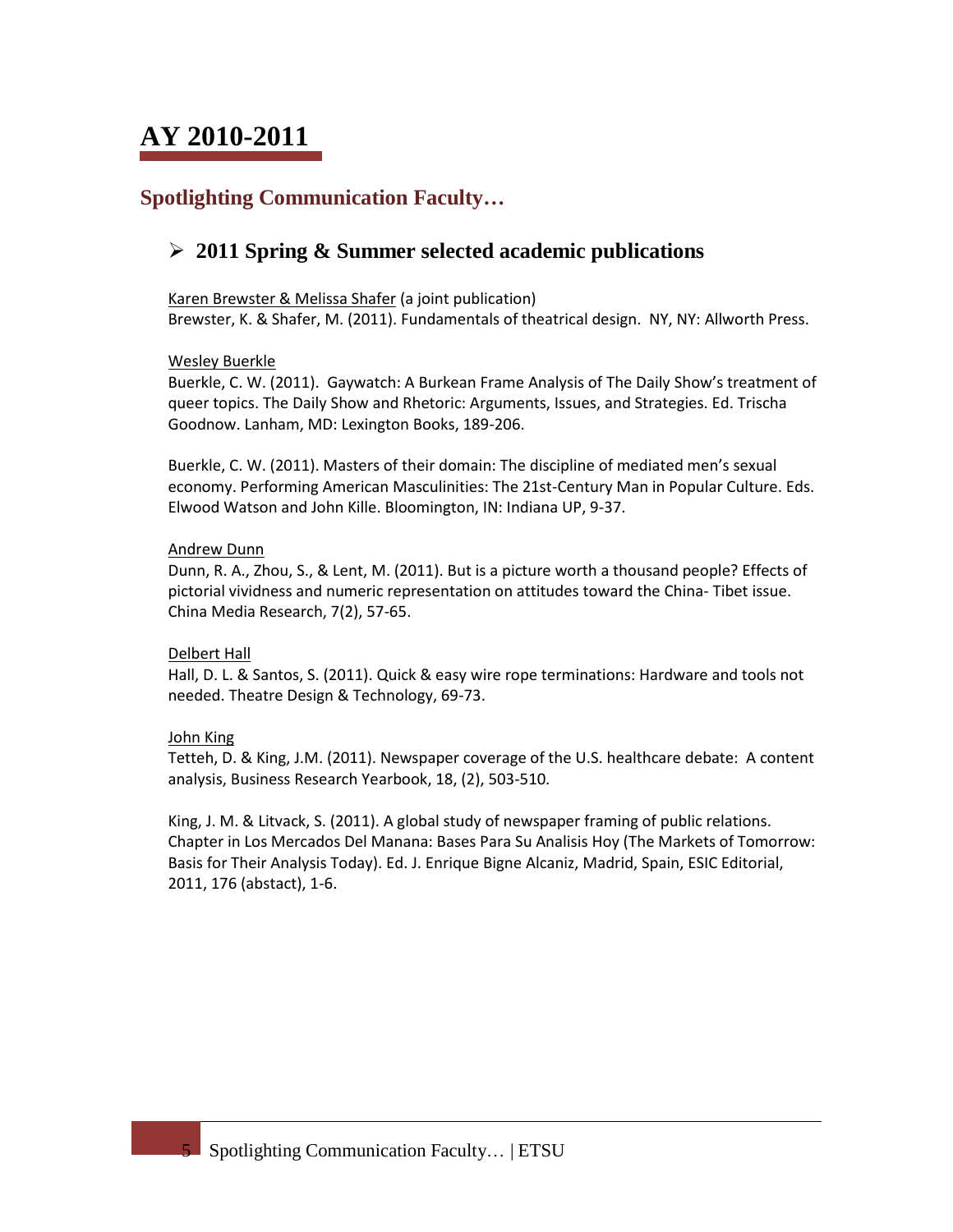## **Spotlighting Communication Faculty…**

### **2011 Spring & Summer selected academic presentations**

Karen Brewster & Melissa Shafter (joint presentations)

Brewster, K. (Panelist) & Shafer, M. (Chair). (2011). Style vs. Genre Smackdown--How Best to Teach the "isms." Presented at the *Southeastern Theatre Conference;* Atlanta, GA. March 2011.

Kelly A. Dorgan

Hutson, S.P. & Dorgan, K.A. (2011). [Invited Speakers]. Human Papillomavirus (HPV) infection and cervical cancer communication: The protection dilemma faced by women in southern Appalachia. Presented at the *Tennessee Cancer Control Coalition 7 th Annual Summit on the Burden of Cancer*; Nashville, TN [Presented by Hutson & Dorgan]. June 16, 2011.

Kelly A. Dorgan & Kathryn Duvall (joint presentations)

Hutson, S.P., Dorgan, K.A., Duvall, K.L. & Garrett., L (2011). Human Papillomavirus (HPV) and cervical cancer communication: The protection dilemma faced by women in southern Appalachia. Presented at the *Oncology Nursing Society Conference*; Los Angeles, C.A. [Presented by Hutson]. February 11, 2011.

Duvall, K.L., Dorgan, K.A. & Hutson, S.P. (2011). "We're going to talk about it": A qualitative analysis of family cancer communication styles Appalachia. Presented at the *Appalachian Studies Association Annual Conference*; Richmond, KY [Presented by Duvall & Dorgan]. March 12, 2011.

Dorgan, K.A., Hutson, S.P. Duvall, K.L. & Garrett., L (2011). Human Papillomavirus (HPV) and cervical cancer communication: The protection dilemma faced by women in southern Appalachia. Presented at the *Appalachian Studies Association Annual Conference*; Richmond, KY. [Presented by Dorgan and Duvall]. March 12, 2011.

#### Andrew Dunn

Dunn, R. A. (2011). Blogs, tweets and streaming, oh my: Technological state of internship assessments. Presented at the *Association for Education in Journalism and Mass Communication*; St. Louis, MO. August, 2011.

Dunn, R. A., & Guadagno, R. E. (2011). Hiding or priding? A study of gender, race, and gamer status and context on avatar selection. Presented at the *Association for Education in Journalism and Mass Communication;* St. Louis, MO. August 2011.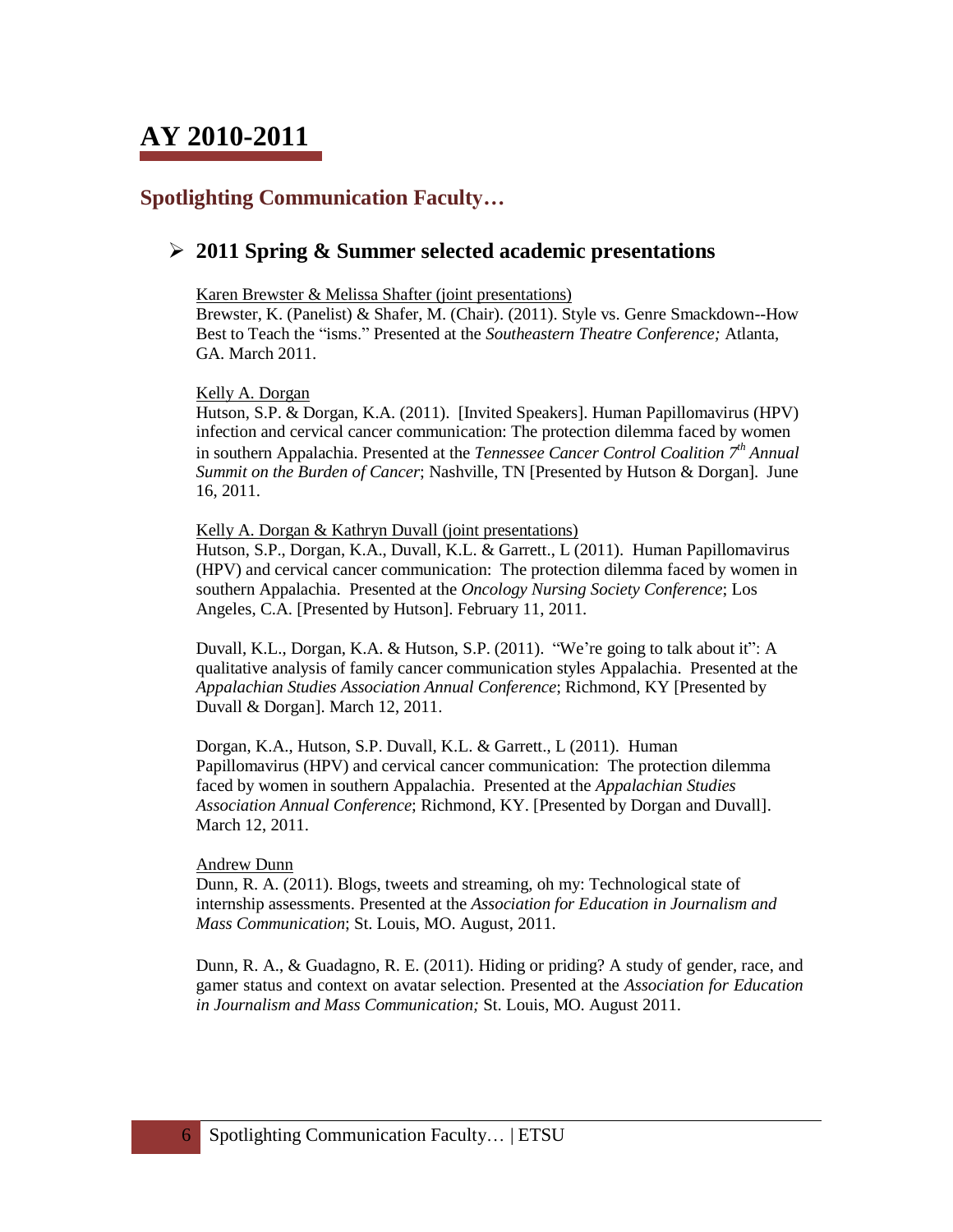### **Spotlighting Communication Faculty…**

#### Kathryn Duvall

Duvall, K. L., Ferguson, M., & Lyons, T. (2011). Education beyond borders. Presented at the *39th Annual Southeastern Association of Educational Opportunity Program Personnel Conference;* Atlanta, GA**.** February 28, 2011.

#### Delbert Hall

Hall, D. (2011). Why you should NOT be intimidated by flying effects. Presented at the Southeastern *Theatre Conference*; Atlanta, GA. March 4, 2011.

Hall, D. (2011). Creating theatre apps (for non-programmers). Presented at the *United States Institute for Theatre Technology National Conference*; Charlotte, NC. March 12, 2011.

#### Cara Harker

Harker, C. (2011). Believe in ballroom: Every dancer should know how to tango. Presented at the *American College Dance Festival Association's Southeast Regional Conference;* Tallahassee, FL, March 2011.

Harker, C. (2011). Performing musical theatre dance*.* Presented at the *American College Dance Festival Association's Southeast Regional Conference;* Tallahassee, FL, March 2011.

Harker, C. (2011). Believe in ballroom: Every actor should know how to waltz. Presented at the *Southeast Theatre Conference*; Atlanta, GA., March 2011.

Harker, C. (2011). Performing musical theatre dance. Presented at the *Southeast Theatre Conference;* Atlanta, GA., March 2011.

Harker, C. (2011). Social dance: Let's swing! Presented at the *Southeast Theatre Conference*; Atlanta, GA., March 2011.

#### Andrew Herrmann

Herrmann, A. F. (2011). Academic life, interrupted. Paper presented at the *Central States Communication Association Convention*; Milwaukee, WI. March 2011.

Herrmann, A. F. (2011). Socialization, leveling, and edification: Existentialism and the development of leaders. Paper presented at the *Central States Communication Association Convention*; Milwaukee, WI. March 2011.

Herrmann, A. F. (2011). "I'm moving out": Exploring the home metaphor of users leaving Yahoo 360º. Paper presented at the *Central States Communication Association Convention*; Milwaukee, WI. March 2011.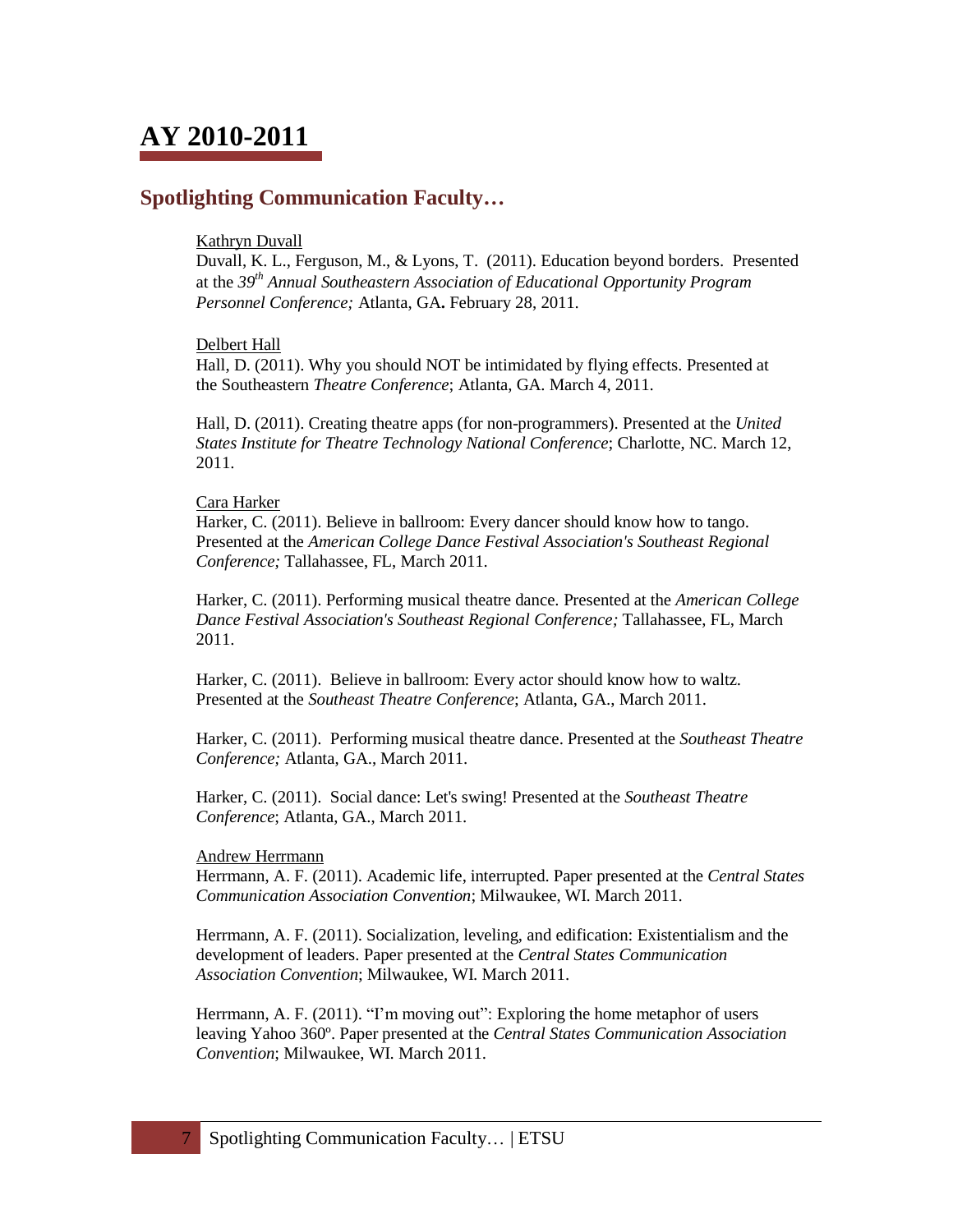## **Spotlighting Communication Faculty…**

#### John King

King, J. M. & Litvack, S. (2011). A global study of newspaper framing of public relations. Paper presented (keynote speakers) at the European Academy of Management and Business Economics; Valencia, Spain, June 2011.

Tetteh, D. & King, J. M. (2011). Newspaper coverage of the U.S. healthcare debate: A content analysis. Paper presented at the International Academy of Business Disciplines National Conference; New Orleans, Louisiana, April 2011.

King, J. M. (2011). Global PR mindset, local PR reality: Public relations and culture. Presented at the GlobComm Public Relations Conference; Barcelona, Spain, June 27, 2011.

#### Amber Kinser

Kinser, A.E. (2011). [Keynote Address]. Holding on by letting go: Personal agency as maternal activism. Presented at the International Conference on Motherhood Activism, Advocacy, Agency. Motherhood Initiative for Research and Community Involvement; Toronto, ON. May 13-15.

#### Charles Roberts

Roberts, C. (2011). Test driving the Watson-Barker Listening Assessment Instrument. Paper presented at the International Listening Association Convention; Johnson City, TN., March 2011.

Roberts, C. (2011). The creation and validation of the Watson-Barker Listening Assessment Instrument. Paper presented at the International Listening Association Convention; Johnson City, TN., March 2011.

Roberts, C. (Chair). (2011) Musical listening: Expanding the appreciative listening model. Presented at the International Listening Association Convention; Johnson City, TN., March 2011.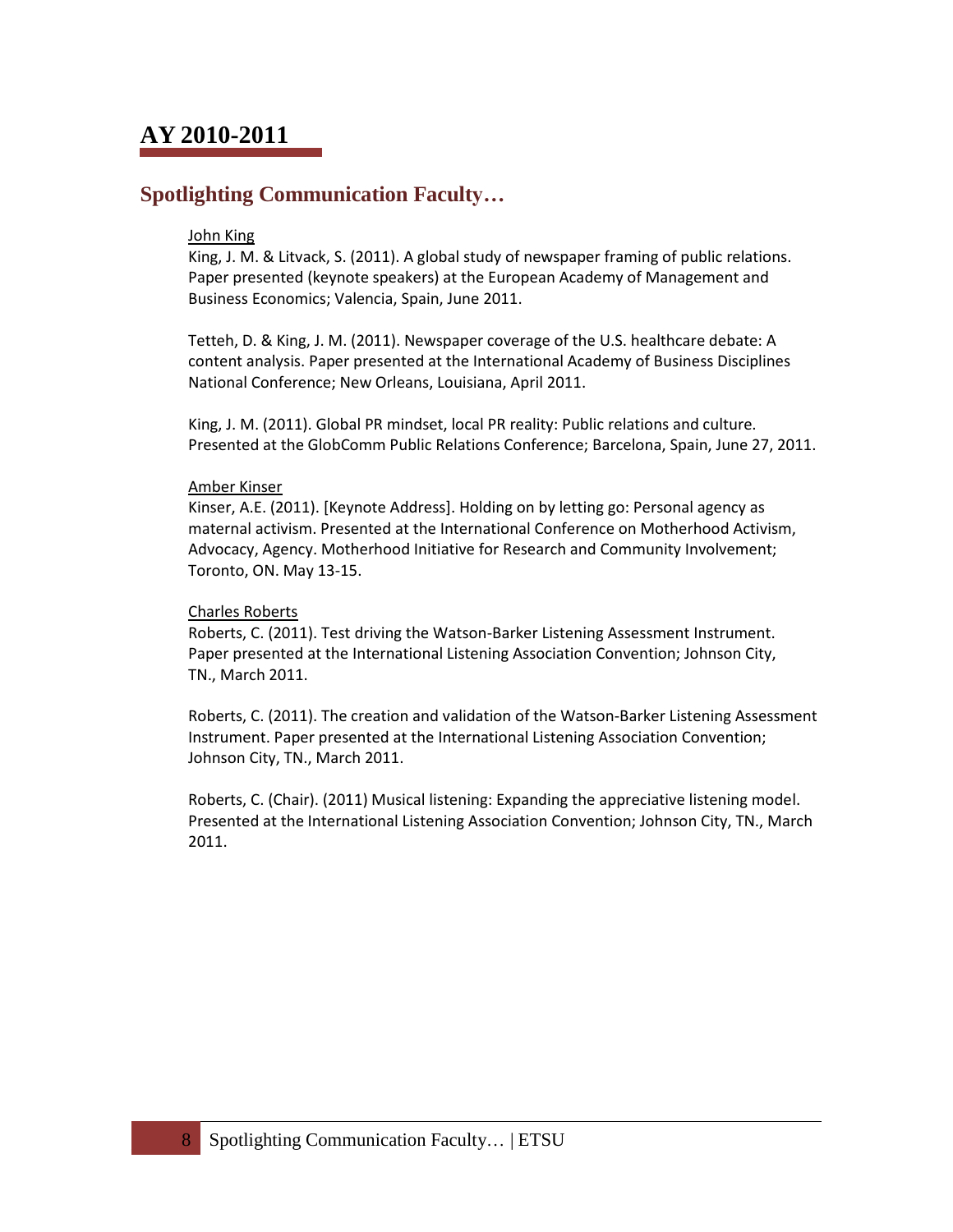## **Spotlighting Communication Faculty…**

## **2011 Spring research-related awards**

#### \*Kathryn Duvall

*2011 Outstanding Thesis in Social Science/Education –* School of Graduate Studies, East Tennessee State University

\* *A student award but Ms. Duvall was teaching as a department adjunct when she was nominated and received this award.*

Amber Kinser *2011 YW Tribute to Women Award for Education*, East Tennessee and Southwest Virginia YWCA.

### **Spotlighting Communication Students…**

### **2011 ETSU Boland Undergraduate Research Symposium**

This was quite a year for our Communication student-scholars! Eight (**8**) of our students participated in the 2011 symposium—That's a record number of Communication participants. In fact, Frosty Levy, Director of Undergraduate Research, recognized our department during the luncheon, acknowledging our spectacular number of student scholars.

Who participated? Here's a list of our students and their advisors: Savannah Arwood (Herb Parker), Kelly Harris (Mary Alice Basconi) Brittany Long (Wesley Buerkle), Amanda Milstead (Andrew Dunn), Danielle Mumpower (Cara Harker), Stephanie Myers (Kelly Dorgan), Donald Peppers (Mary Alice Basconi), Noah Wall (Candy Bryant & Tammy Hayes).

## **2011 ETSU Appalachian Student Research Forum (ASRF)**

This year, we were represented at ASRF by two celebrated PCOM graduate students: James Fiske & Dinah Tetteh. Under the guidance of their Thesis Advisor, John King, both participated in the poster competition. Excitingly, Dinah received **the second place** prize in the Arts & Humanities and Social & Behavioral Sciences Division for her research on newspaper coverage of the U.S. healthcare debate. Not surprisingly, Dinah also received our 2011 department award for outstanding graduate research.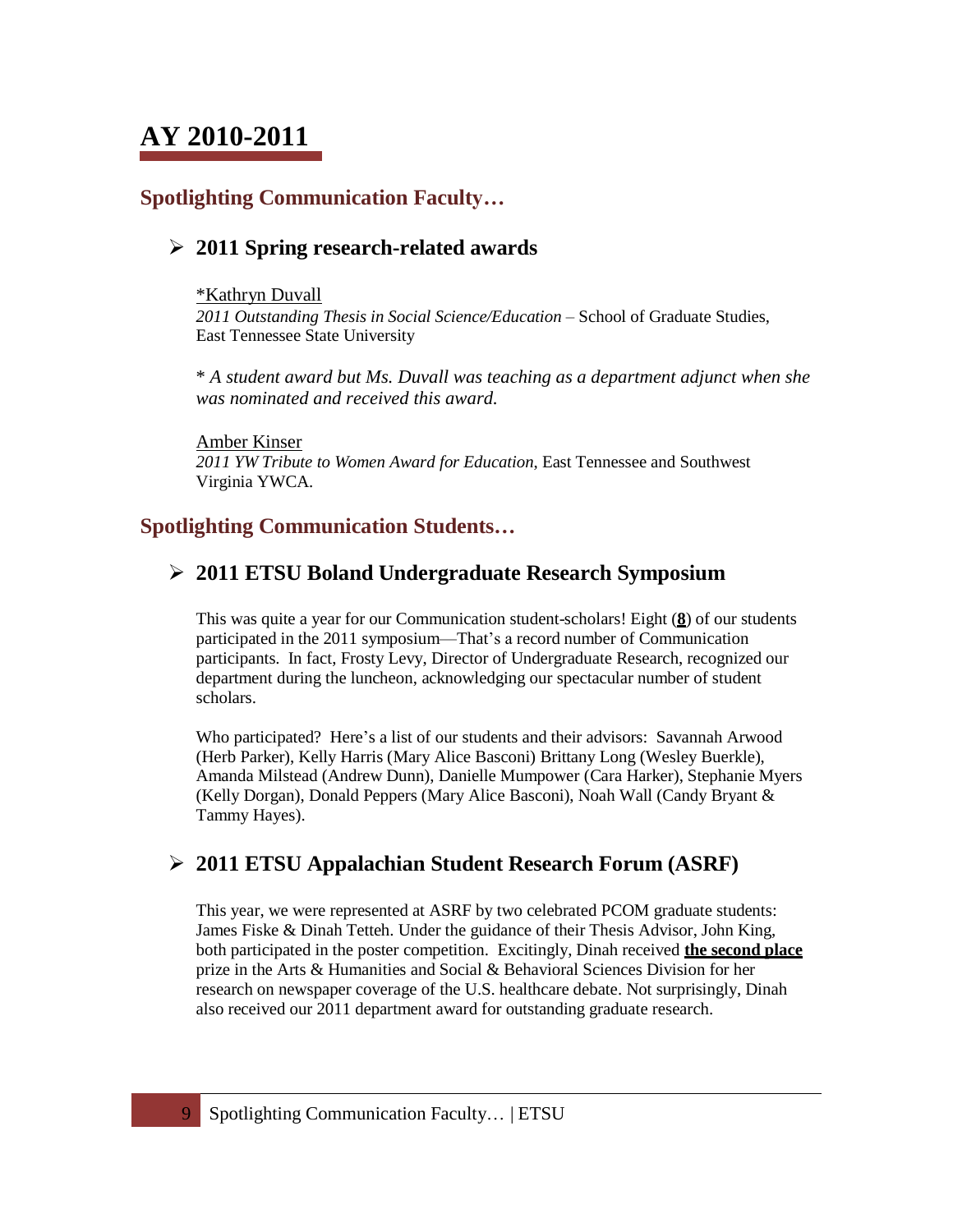### *Kelly's calling you out!*

A loud "Thank You!" to the faculty members who supported our student scholars at the 2011 Boland Symposium. Throughout the day, I saw so many of you: **Pat Cronin, Wesley Buerkle, Mary Alice Basconi, Carrie Oliveira, Andrew Dunn, Tammy Hayes (Who did I miss?).** Several of our Communication students also came out in support, including **Crystal Smallwood** and **Casimiro Razo.** A special thanks to **John King** for representing the faculty at the 2011 ASRF.

## **AY 2011-2012 (What's ahead of us!)**

## **Spotlighting Communication Faculty…**

### **Forthcoming academic publications**

#### Wesley Buerkle

Buerkle, C. W. (Forthcoming). Metrosexuality can stuff it: Beef consumption as heteromasculine fortification. *Taking Food Public: Redefining Foodways in a Changing World*. Eds. Psyche Williams Forson and Carole Counihan. Routledge [Reprint].

#### Andrew Dunn

Dunn, R. A. (Forthcoming). The status of journalistic routines within reporter-run political blogs. *International Journal of Interactive Communication Systems and Technologies.*

Dunn, R. A., & Guadagno, R. E. (Forthcoming). My avatar and me: Gender and personality predictors of avatar-self discrepancy. *Computers in Human Behavior.*

#### Andrew Herrmann

Herrmann, A. F. (Forthcoming). Narrative as an organizing process: Identity and story in a new nonprofit. *Qualitative Research in Organizations and Management.*

Herrmann, A. F., Herrmann, F. N, Herrmann, J. S, & Cromeans, M. A. (Forthcoming). "Losing things was nothing new": A family's story of foreclosure. *Journal of Loss & Trauma*.

#### Stephen Marshall

Marshall, S. W., & Roberts, M. (Forthcoming). International advertising strategy. *The Handbook of International Advertising Research*. Ed. Hong Cheng. Wiley-Blackwell.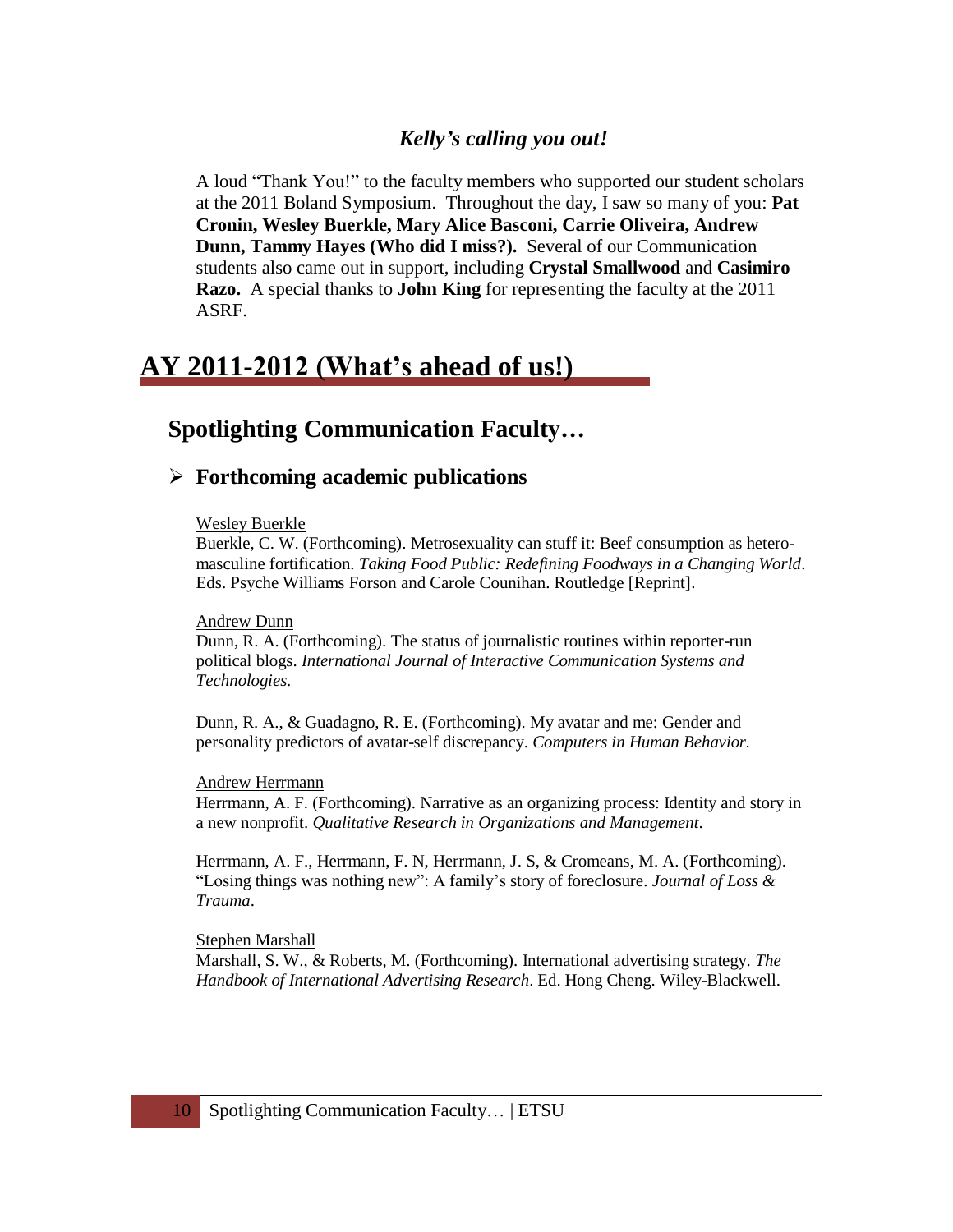## **There's more to know about our two Andrews….**

For over a year now, we've worked with Andrew Dunn in Mass Communication/Journalism. Just a quick glance above and below and you'll see his multiple publications and conference presentations—all in his first year too!

Now here comes Andrew Herrmann, our brand new Speech faculty member who also has an impressive record of scholarship—**6 publications** under his belt and more on the way!

While our two Andrews come from different disciplines, their scholarship is connected. First, both researchers were trained in Florida, with Dunn completing his M.S. at Florida State and Herrmann completing his PhD at the University of South Florida. Second, both focus much of their research on cyberspace.

Dunn's recent work on avatars and online self presentation has resulted in 1 forthcoming peer-reviewed publication and 1 presentation at the prestigious *International Communication Association.*

Herrmann combines his interests in Organizational Communication and Computer-Mediated Communication by investigating how people use the internet to reduce ambiguity about stocks.

## **There's something else about these two…**

Combined, they have **4 forthcoming publications** ! Congratulations to both of you.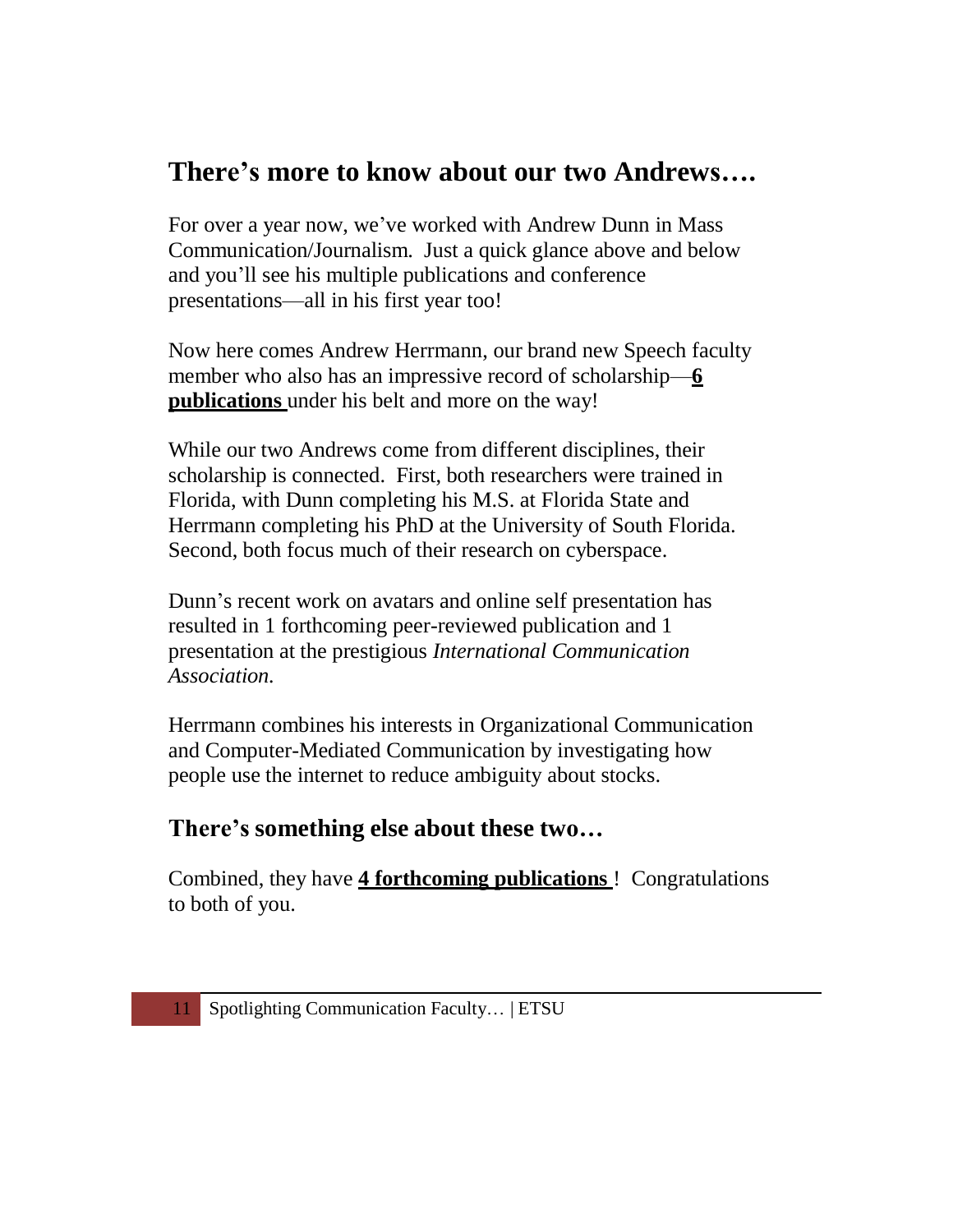# **AY 2011-2012**

## **Spotlighting Communication Faculty…**

### **Forthcoming academic presentations**

#### Kelly A. Dorgan

Dorgan, K.A. (2011, November). [Invited Speaker]. Cancer communication & collaboration with rural Appalachian communities. To be presented at the *Breast Cancer and Environmental Research Program*; Cincinnati, OH, November 17-18, 2011.

#### Kathryn L. Duvall

Duvall, K. L. (2011, September). "I just kept it to myself": A qualitative analysis of barriers to family cancer communication experienced by female Appalachian cancer survivors. Paper to be presented at the *Kentucky Communication Association/Tennessee Communication Association Conference*; Cadiz; KY. September 16-17, 2011.

#### Andrew Herrmann

Herrmann, A. F. (2011, November). "I know I'm unlovable": Desperation, dislocation, despair, and discourse on the academic job hunt. Paper to be presented at the 97th *National Communication Association Convention*; New Orleans, LA. November 2011.

Herrmann, A. F. (2011, November). "Criteria against ourselves?": Or, how I stopped worrying and started writing narrative again. Paper to be presented at the 97th *National Communication Association Convention*; New Orleans, LA. November 2011.

#### Amber Kinser

Kinser, A.E. (2011, November). Maternal Identity and Agency: 3 Performances." To be presented at the *National Women's Studies Association Conference*; Atlanta, GA. November 10-13, 2011.

#### Laughton Messmer

Messmer, L. (Chair). (2011, September). The state of argumentation in the classroom. To be presented at the *Kentucky Communication Association/Tennessee Communication Association Conference;* Cadiz, KY. September 17, 2011.

#### Carrie Oliveira

Shaw, A.S., Oliveira, C.M., & Zorzie, M.C. (2012, January). The effect of prenatal androgen exposure on the development of neural reactivity systems: A study of the HEXACO personality inventory. Paper to be presented at *the Society for Personality and Social Psychology 13 th Annual Conference;* San Diego, CA. January 2012.

Oliveira, C.M., Shaw, A.S., Kotowski, M.R. & Zorzie, M.C. (2012, January). Prenatal androgen exposure and the Big Five personality inventory. Paper to be presented at *the Society for Personality and Social Psychology 13th Annual Conference*; San Diego, CA. January 2012.